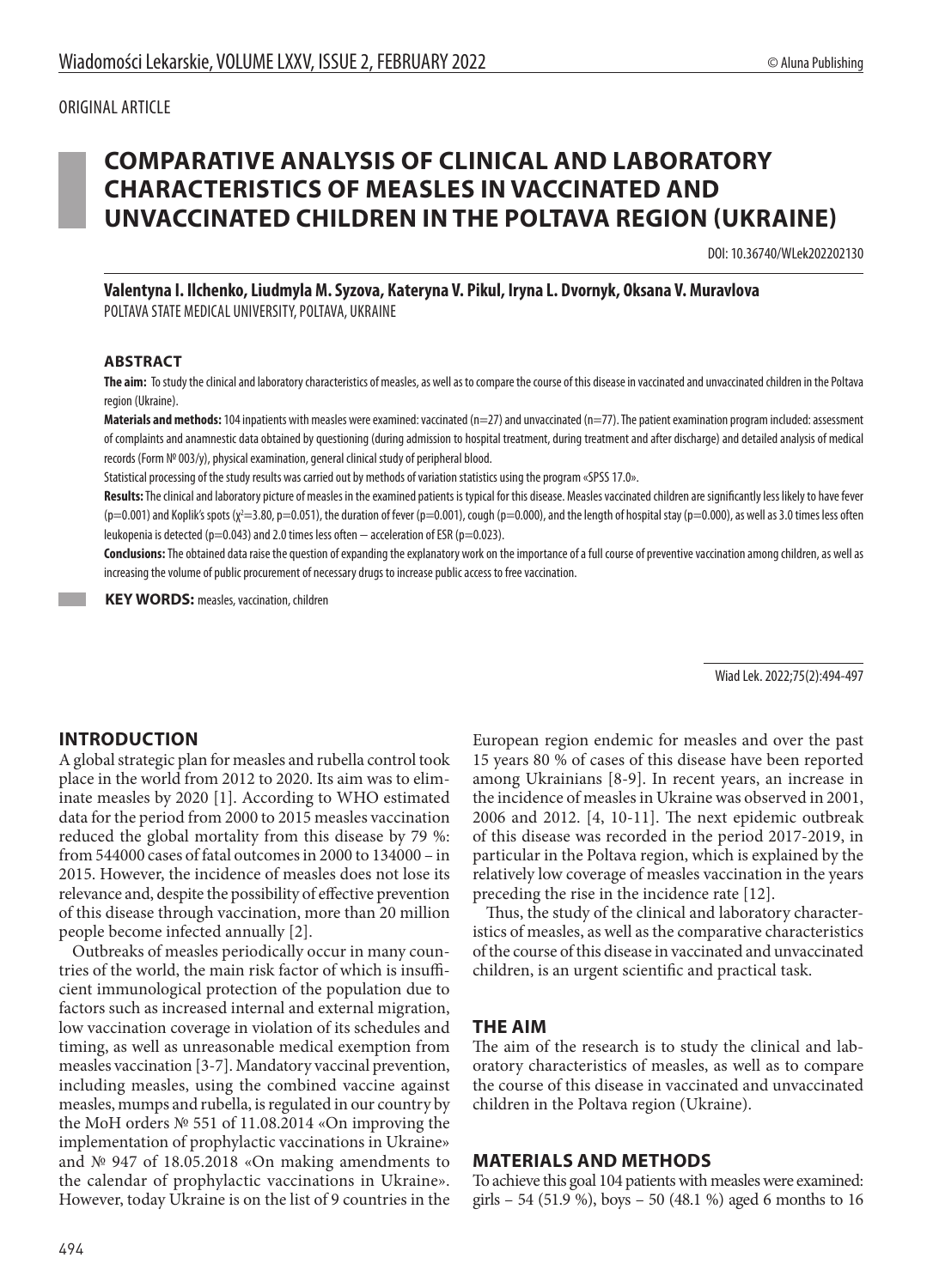

**Fig. 1.** An individual analysis of hemogram indicators of children with measles

**Table І.** Comparative characteristics of the clinical picture of measles in vaccinated and unvaccinated children

| <b>Symptoms</b>             | <b>Groups of patients with</b><br>measles |                            |       |
|-----------------------------|-------------------------------------------|----------------------------|-------|
|                             | I, n=27, abs.<br>(%)                      | $II. n=77.$<br>abs. $(\%)$ | р     |
| Maculopapular stage<br>rash | 24 (88.9)                                 | 73 (94.8)                  | 0.372 |
| Conjunctivitis              | 19 (70.4)                                 | 56 (72.7)                  | 0.814 |
| Koplik's spots              | 11 (40.7)                                 | 48 (62.3)                  | 0.051 |
| Dry cough                   | 23 (85.2)                                 | 73 (94.8)                  | 0.200 |
| Fever                       | 22(81.5)                                  | 77 (100.0)                 | 0.001 |

Note. The significance level was obtained using Fisher's exact test and  $\chi^2$ criterion, depending on the assumptions of the analysis.

years, average – 5.7±0.4. All patients were hospitalized in the children's infectious ward of the municipal enterprise «1st city clinical hospital of Poltava city Council» in 2017-2019. Patients' parents gave written consent to the processing of personal data.

The patient examination program included: assessment of complaints and anamnestic data obtained by questioning (during admission to hospital treatment, during treatment and after discharge) and detailed analysis of medical records (Form № 003/у), physical examination, general clinical study of peripheral blood.

Statistical processing of the findings was carried out using the program «SPSS 17.0».

To determine the central trend, the mean value and standard error of the mean value were used – in the sample n>100 or the median (*Ме)* with the upper and lower quartiles *(Q1-Q3)* − in the sample n<100. The significance of differences in quantitative results was determined using the Mann-Whitney U-test, qualitative − by analyzing contingency tables using the exact Fisher test and  $\chi^2$  criterion depending on the assumptions of the analysis.

For all types of analysis, the differences were considered significant at  $p < 0.05$ , at p in the range from 0.05 to  $\leq 0.1$  a tendency towards significance was marked.

## **RESULTS**

The study found that the overall clinical picture of measles in the examined children was typical for this disease. Thus, a maculopapular stage rash occurred in 97 patients (97.3 %), conjunctivitis in 75 (72.1 %), Koplik's spots in 59 (57.6 %), dry cough in 96 (92.6 %), the average duration of which was 5.6±0.3 days and fever in 99 (95.2 %), the average duration is  $-3.1\pm0.2$  days. General blood counts were as follows:

- erythrocytes from 3.0 to  $5.0*1012/$  l, on average 3.9±0.3;
- − hemoglobin from 80.0 to 160.0 g/ l, on average 120.8±1.2;
- leukocytes from 1.9 to 12.6\*109/ l, on average 5.5±0.2;
- ESR from 3.0 to 34.0 mm/h, on average  $14.3\pm0.8$ ;
- band neutrophils from 1.0 to 35.0 %, on average  $6.9\pm0.5$ ;
- segmented neutrophils from 15.0 to 78.0 %, on average 51.6±1.3;
- monocytes from от 1.0 to 14.0 %, on average  $5.5\pm0.3$ ;

lymphocytes from  $6.0$  to  $71.0$  %, on average  $34.1\pm1.4$ . The data of an individual analysis of hemogram indicators of the examined patients are presented in Fig. 1.

As shown in fig. 1, leukocytosis occurred only in 7.7 % of patients, while leukopenia was 3.5 times more likely (26.9 %), lymphocytosis was 6.7 %, lymphopenia was 5.6 times more likely (37.5 %), monocytosis was 12.0%, and ESR acceleration was 26.0 %, leukocyte shift to the left − 42.3 %. Thus, the most characteristic changes in the hemogram are leukocyte shift to the left, lymphopenia and an acceleration of ESR.

The examined patients were divided into groups in order to compare the clinical and laboratory characteristics of measles in vaccinated and unvaccinated patients:

- − І vaccinated patients, n=27, girls 10 (27.0 %), boys – 17 (63.0 %) aged 6 months to 16 years, *Ме*=5,0 (2.0- 11.0);
- − ІІ unvaccinated patients, n=77, girls 44 (57.1 %), boys – 33 (42.9 %) aged 6 months to 16 years, *Ме*=4.0  $(2.0 - 8.0)$ .

Taking into account the low number of patients who received the full course of measles immunization (at 12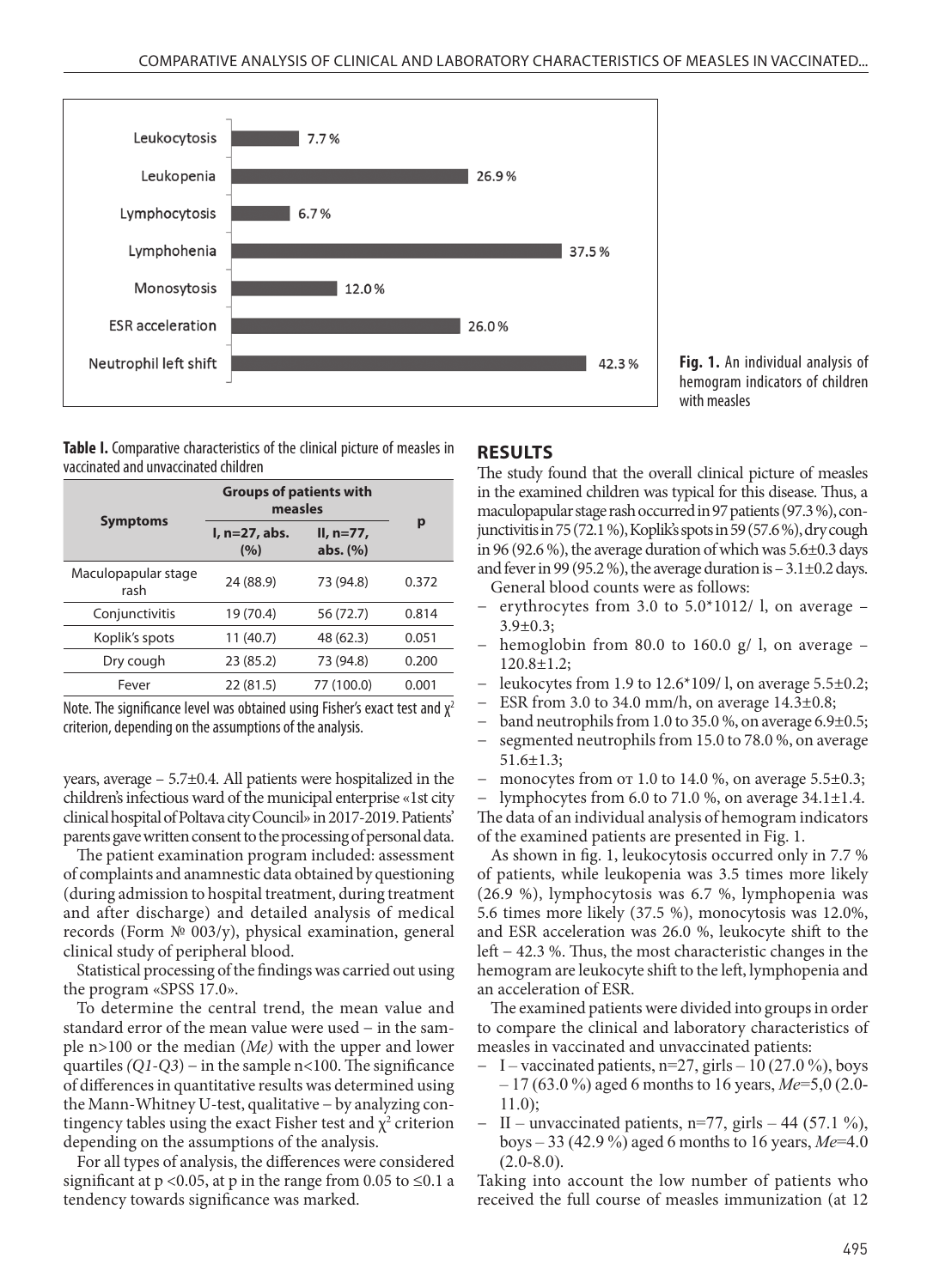

**Fig. 2.** Individual analysis of hemogram values for measles in vaccinated and unvaccinated children.

Note. – p<0,05 (significance level obtained using Fisher's exact test and  $\chi^2$ criterion depending on the assumptions of the analysis).

**Table ІІ.** Comparative characteristics of hemogram indicators for measles in vaccinated and unvaccinated children

| <b>Indicators</b>       | <b>Groups of patients with measles</b> |                           |       |
|-------------------------|----------------------------------------|---------------------------|-------|
|                         | $l, n=27,$<br>Me (Q1-Q3)               | $II, n=77,$<br>Me (Q1-Q3) | p     |
| Red blood cells         | $4.0(3.9-4.1)$                         | $3.8(3.6-4.2)$            | 0.199 |
| Hemoglobin              | 124.0 (118.0-130.0)                    | 120.0 (110.0-128.0)       | 0.790 |
| Leukocytes              | $5.2(4.4-7.0)$                         | $5.0(3.7-7.0)$            | 0.272 |
| <b>ESR</b>              | $8.0(5.0-15.0)$                        | 16.0 (8.0-22.0)           | 0.005 |
| <b>Band neutrophils</b> | $5.0(3.0-8.0)$                         | $6.0(3.0-10.0)$           | 0.769 |
| Segmented neutrophils   | 53.0 (42.0-62.0)                       | 51.0 (45.0-61.0)          | 0.967 |
| Monocytes               | $2.0(2.0-3.0)$                         | $6.0(4.0-8.0)$            | 0.000 |
| Lymphocytes             | 34.0 (24.0-45.0)                       | 35.0 (24.0-43.0)          | 0.798 |

Note. The significance level was obtained using the Mann-Whitney test.

months and 6 years) – n=3, that made statistical generalization impossible, these patients were assigned to group I.

Comparative characteristics of the clinical picture of measles in patients of groups I and II are presented in table І.

As can be seen in the table І, fever was significantly less frequently observed in patients of group I – in 22 (81.5 %) versus 77 (100.0 %) in group II ( $p=0.001$ ), and also, with a tendency towards significance, Koplik's spots − 11 (40.7 %) and 48 (62.3 %) respectively ( $\chi^2$ =3.80, p=0.051). By the frequency of other symptoms, there was no difference between the compared groups.

It should be noted that the fever in patients of group I lasted less than in II − from 0 to 6 days, *Ме*=1.0 (1.0-4.0), while in II − from 1 to 7, *Me*=3.0 (1.0-5.0), p=0.001, the duration of cough in groups I and II was from 0 to 7 days, *Ме*=3.0 (3.0-5.0) and from 0 to 14 days *Ме*=6.0 (5.0-8.0) respectively, р=0.000.

Comparative characteristics of patients hemogram parameters of groups I and II are presented in table ІІ.

As can be seen from the data in table ІІ, in the hemogram of the examined patients, a significant difference between the I and II comparison groups was observed exclusively by the indicator of monocytes: 2.0 (2.0-3.0) % versus 6.0  $(4.0-8.0)$  %, p=0.000, which, however, did not exceed the upper limit of normal. Other indicators were not statistically different and did not go beyond the reference values.

Then an individual comparative analysis of the hemogram data of the examined patients was carried out. The analysis revealed that significant differences in the comparison groups were observed in the frequency of registration of leukopenia and acceleration of ESR. So, in group I leukopenia was detected in 3 (11.1 %) patients, which was almost 3.0 less than in group II – in 25 (32.5 %),  $p=0.043$ , and acceleration of ESR − 2.0 times less often, 6 (22.2 %) and 37 (48.1 %) respectively, p=0.023. There was no difference in the frequency of registration of other indicators: leukocytosis − 2 (7.4 %) and 6 (7.8 %), p=1.0, left shift of the leukocyte formula  $-10$ (37.0 % ) and 34 (44.2 %), р=0.652, monocytosis − 2 (7.4 %) and 10 (13.0 %), р=0.727, lymphocytosis − 2 (7.4 %) and 5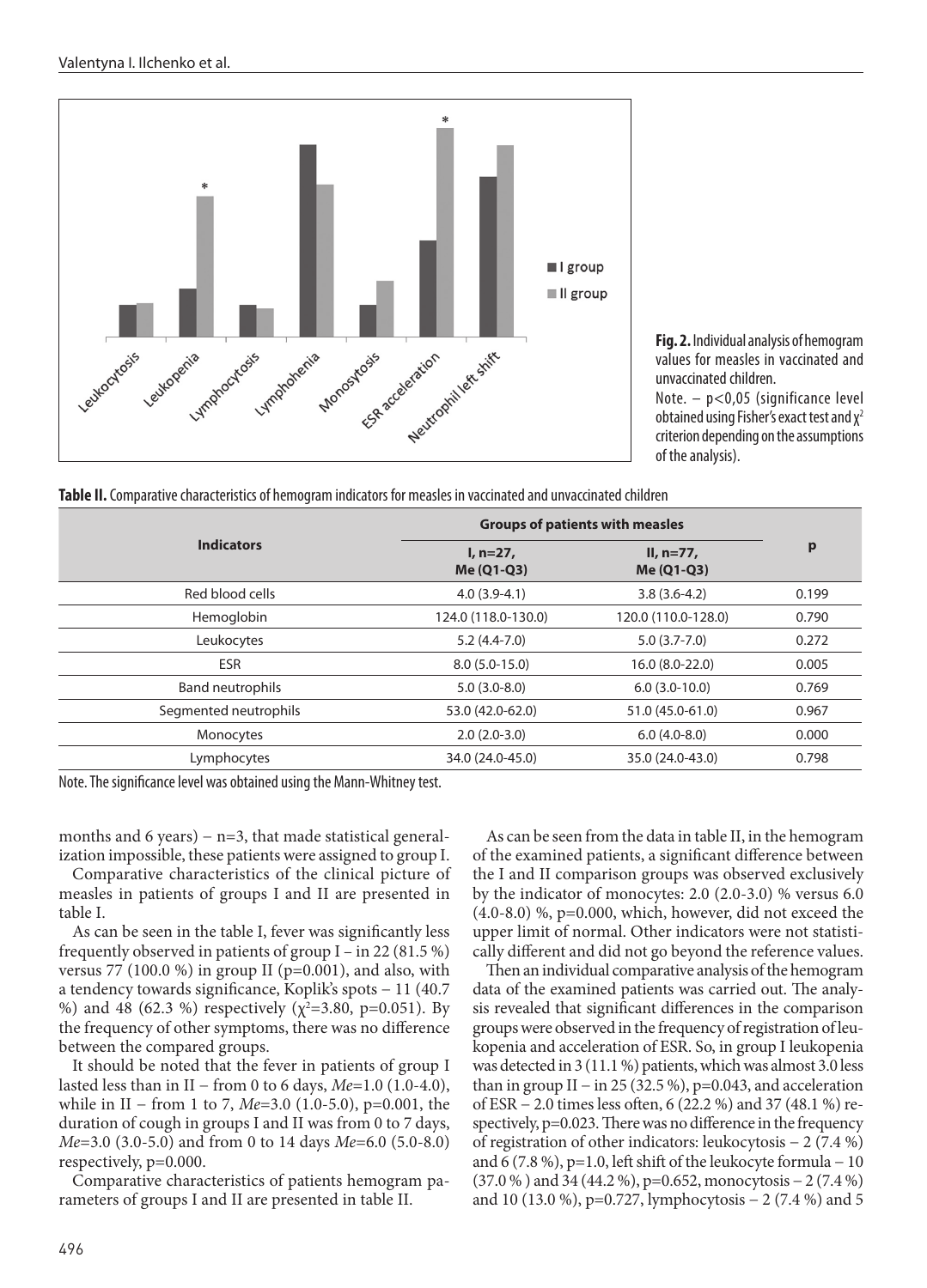$(6.5 \%)$ , p=1.0, lymphopenia – 12 (44.4 %) and 27 (35.1 %), р=0.386, respectively (Fig. 2).

When comparing the duration of inpatient treatment, it was also found that in patients of group I it was from 3 to 7 days, *Ме*=5.0 (3.0-5.0), while patients of group II needed longer treatment and observation in a hospital − from 3 to 10 days, *Ме*=7.0 (5.0-7.0), р=0,000.

## **DISCUSSION**

As a result of our study we indicate a more severe clinical course of measles in unvaccinated children and more serious changes in laboratory parameters, which consistent with data from the scientific literature [13-15]. An increase in the length of stay in hospital was also established, which creates a significant burden on the health care system of Ukraine.

It is well known that to prevent measles outbreaks, the number of immunized people should be at least 95% [1-2]. According to official data, that the increase in the incidence of measles in the Poltava region and in Ukraine as a whole was preceded by years with a rather low coverage of the population with vaccination against this disease [4,8,12]. So, a relatively high percentage of vaccinated children in the Poltava region was observed only in 2012 and had a constant downward trend in subsequent years. During the period from 2013 to 2018, the absolute number of cases of measles registered in this region among children under 17 years old increased 13.6 times, and among adults – 24 times [12]. This disappointing situation is a consequence of the insufficient level of immunization among children, and also indicates the need for additional vaccination among adults.

However, with the joint actions of all healthcare professionals and the public, as well as appropriate financial support, in Ukraine and, in particular, in the Poltava region, there are conditions for high-quality preventive and anti-epidemic measures against measles, which meet an important strategic task related to the global elimination of this disease.

The obtained data raise the question of expanding the explanatory work on the importance of a full course of preventive vaccination among children, as well as increasing the volume of public procurement of necessary drugs to increase public access to free vaccination.

## **CONCLUSIONS**

- 1. The clinical picture of measles and laboratory data in the examined patients are typical for this disease (maculopapular staged rash − 97.3 %, conjunctivitis − 72.1 %, Koplik's spots − 57.6%, dry cough − 92.6 %, fever − 95.2 %, leukocytosis − 7.7 %, leukopenia − 26.9 %, lymphocytosis − 6.7 %, lymphopenia – 37.5 %, monocytosis − 12.0 %, acceleration of ESR − 26.0%, leukocyte shift to the left  $-42.3\%$ ).
- 2. Measles vaccinated children are significantly less likely to have fever ( $p=0.001$ ) and Koplik's spots ( $\chi^2=3.80$ , p=0.051), the duration of fever (p=0.001), cough  $(p=0.000)$ , and the length of hospital stay  $(p=0.000)$ ,

as well as 3.0 times less often leukopenia is detected (р=0.043) and 2.0 times less often − acceleration of ESR  $(p=0.023)$ .

3. The obtained data raise the question of expanding the explanatory work on the importance of a full course of preventive vaccination among children, as well as increasing the volume of public procurement of necessary drugs to increase public access to free vaccination.

#### **REFERENCES**

- 1. Global measles and rubella strategic plan: 2012-2020. World Health Organization. 2012, 42 p.
- 2. Fact sheets. Measles. World Health Organization 2018. http://www.who. int/ru/news-room/fact-sheets/detail/measles [date access 03.08.2020]
- 3. Bayalieva М.М., Smelikov Ya.А. Diagnostika i lechenie kori u detejv period epidemicheskoj vspyshki v 2014-2015 gody [Diagnostic and treatment of measle in children during an outbreak in 2014-2015]. Universum: medicina i farmakologiya. 2015;12(23). (In Russian).
- 4. Chumachenko T.O., Yemetc M.A. Vplyv vakcynoprofilaktyky koru na epidemichnu sytuaciyu v sviti ta Ukrayini [Effect of measles vaccination for epidemic situation in the world and in Ukraine]. Profilaktychna medytsyna. 2013;1−2(20):30−35. (In Ukrainian).
- 5. Duru C.O., Peterside O., Adeyemi O.O. A 5 year review of childhood measles at the Niger Delta University Teaching Hospital, Bayelsa state, Nigeria. J. Med. Sci. 2014;5(4):78−86.
- 6. Getahun M., Beyene B., Ademe A. et al. Epidemiology of laboratory confirmed measles virus cases in Amhara Regional State of Ethiopia, 2004–2014. BMC Infect. Dis. 2016;16:133.
- 7. Goodson J.L., Seward J.F. Measles 50 years after use of measles vaccine. Infect Dis Clin North Am. 2015;29(4):725−743.
- 8. Daragan G.M., Krushinska T.Yu., Stepanskiy D.O. et al. Aktual`ni pytannya vakcynaciyi ta epidemiologichnogo naglyadu za korom ta krasnuxoyu v Ukrayini [Topical issues of vaccination and epidemiological surveillance over measles and rubella in Ukraine]. Medicni perspektivi. 2018;23(1):38−43. (In Ukrainian).
- 9. Volianska L.A. Epidemichni realiyi koru v Ternopil`s`kij oblasti [Epidemic realities of measles in the Ternopil region]. Aktual'naya Infektologiya. 2016;2(11):98−103. (In Ukrainian).
- 10. Marusik U.I. Kir u ditej [Measles in children]. Aktual'naya Infektologiya. 2017;5:129−133. doi: 10.22141/2312-413x.5.3.2017.109855 (In Ukrainian).
- 11. Yemets М.А. Epidemichna sytuaciya shhodo koru ta krasnuxy v Ukrayini [Epidemic situation in relation to measles and rubella in Ukraine]. Infektsiini khvoroby. 2014;3:95−97. (In Ukrainian)
- 12. Sizova L.M. Analiz zabolevaemosti kor`yu v Poltavskoj oblasti [Analysis of measles incidence in the Poltava region]. J.Clin.Exp Med.Res., 2018;6(3):323–329. doi: 10.21272/jcemr.2018.6(3):323–329 (In Russian).
- 13. Nikiforov A.Yu., Kostyukova T.L., Nagaeva S.Y. et al. Kor' u rebenka: klinicheskij sluchaj [Measles in the child: clinical case]. Voprosy sovremennoj pediatrii.2019;18(5):369-373. doi: 10.15690/vsp. v18i5.2061. (In Russian).
- 14. Cherry J.D., Zahn М. Clinical characteristics of measles in previously vaccinated and unvaccinated patients in California. Clin Infect Dis. 2018;67(9):1315-1319. doi: 10.1093/cid/ciy286.
- 15. Mitchell P., Turner N., Jennings L., Dong H. Previous vaccination modifies both the clinical disease and immunological features in children with measles. Journal of Primary Health Care, 2013;5(2):93-98.